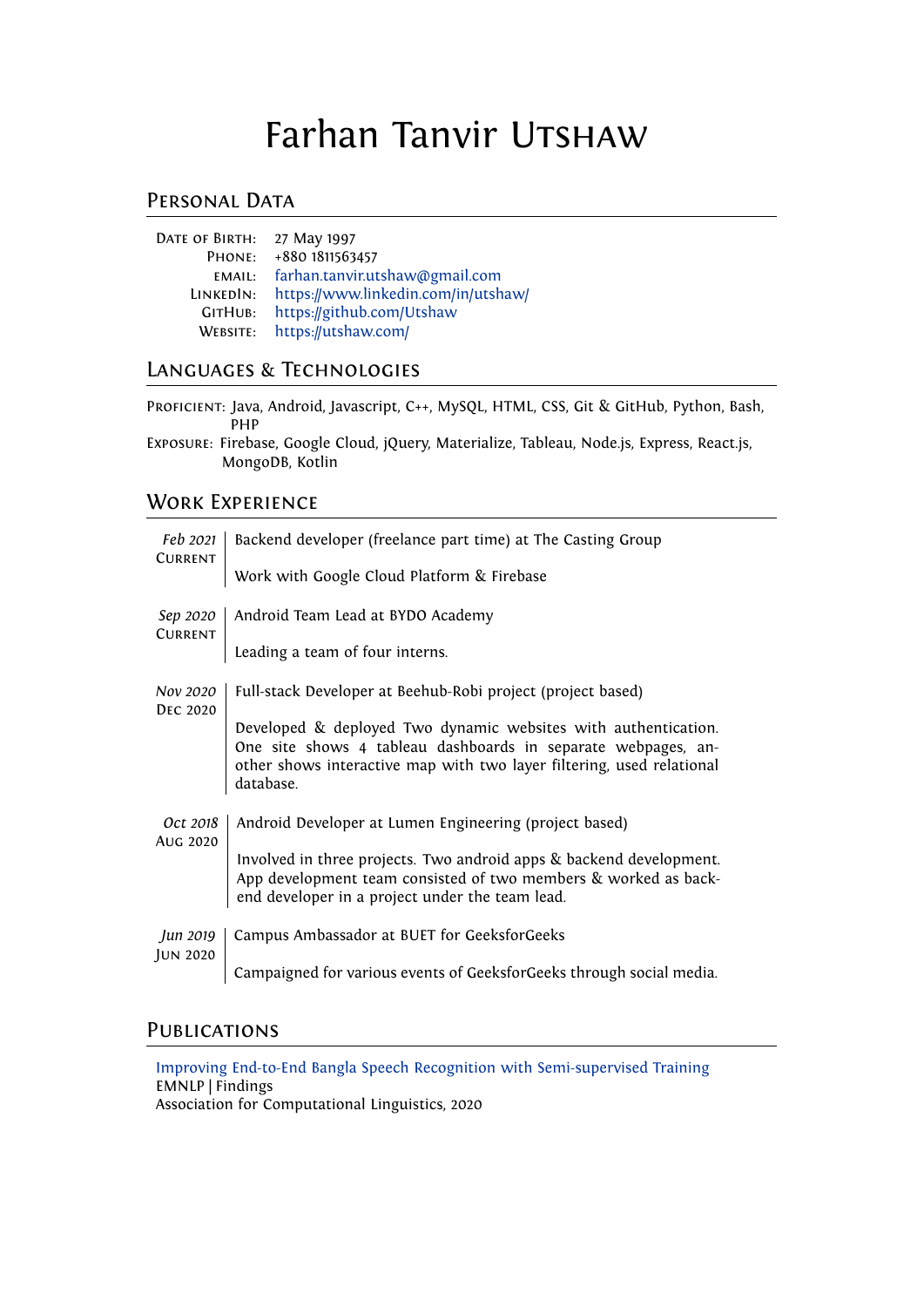# Projects

| <b>Backend</b>                                                                                                                                  | Fayce - prototype phase                                                                                                                                   |  |
|-------------------------------------------------------------------------------------------------------------------------------------------------|-----------------------------------------------------------------------------------------------------------------------------------------------------------|--|
| <b>DEVELOPER</b>                                                                                                                                | Wrote cloud function, firestore trigger                                                                                                                   |  |
| Full-stack<br><b>DEVELOPER</b>                                                                                                                  | Website: Robi Survey Visualisation<br>Used Tableau to create visualisations from survey data: 4 dashboards<br>& 21 visualisations                         |  |
| Full-stack<br><b>DEVELOPER</b>                                                                                                                  | Website: Robi Survey for Access Point installation<br>Used leaflet js & openstreetmap to create interactive map, Materialize<br>css framework for styling |  |
| Full-stack<br><b>DEVELOPER</b>                                                                                                                  | IEB-Website<br>Modified frontend, Wrote SQL query for CRUD, developed portion of<br>the admin panel                                                       |  |
| Backend                                                                                                                                         | <b>BUET Interplanetar-Website</b>                                                                                                                         |  |
| DEVELOPER                                                                                                                                       | Complete development & deployment                                                                                                                         |  |
| Android<br><b>TEAM LEAD</b>                                                                                                                     | BYDO Academy (Playstore link)   1K+ Downloads<br>Implemented Jitsi Meet SDK for call feature, integration with REST API,<br>SSLCOMMERZ as payment gateway |  |
| MAC Table Flooding Attack (Networking & Security project)<br>Term<br>Used python. Video demonstration: https://youtu.be/EXXXTQiAVAU.<br>PROJECT |                                                                                                                                                           |  |
| Android                                                                                                                                         | BPSA (Playstore link)   1K+ Downloads                                                                                                                     |  |
| <b>TEAM LEAD</b>                                                                                                                                | Front end development & integration with REST API                                                                                                         |  |
| App                                                                                                                                             | IEB (Playstore link)   1K+ Downloads                                                                                                                      |  |
| <b>DEVELOPER</b>                                                                                                                                | Front end development & integration with REST API                                                                                                         |  |
| App                                                                                                                                             | BD Police Phonebook (Playstore link)   50K+ Downloads                                                                                                     |  |
| <b>DEVELOPER</b>                                                                                                                                | Front end development & integration with offline database                                                                                                 |  |
| App                                                                                                                                             | Joy Bangla (Playstore link)   10K+ Downloads                                                                                                              |  |
| <b>DEVELOPER</b>                                                                                                                                | Front end development, integration with REST API                                                                                                          |  |
| App                                                                                                                                             | <b>Blood donation app</b>                                                                                                                                 |  |
| DEVELOPER                                                                                                                                       | Personal project; used Firebase for data storage, used Google Maps API                                                                                    |  |
| App                                                                                                                                             | Lost & Survive                                                                                                                                            |  |
| <b>DEVELOPER</b>                                                                                                                                | Group project; Used Google Maps API, Gmail API                                                                                                            |  |